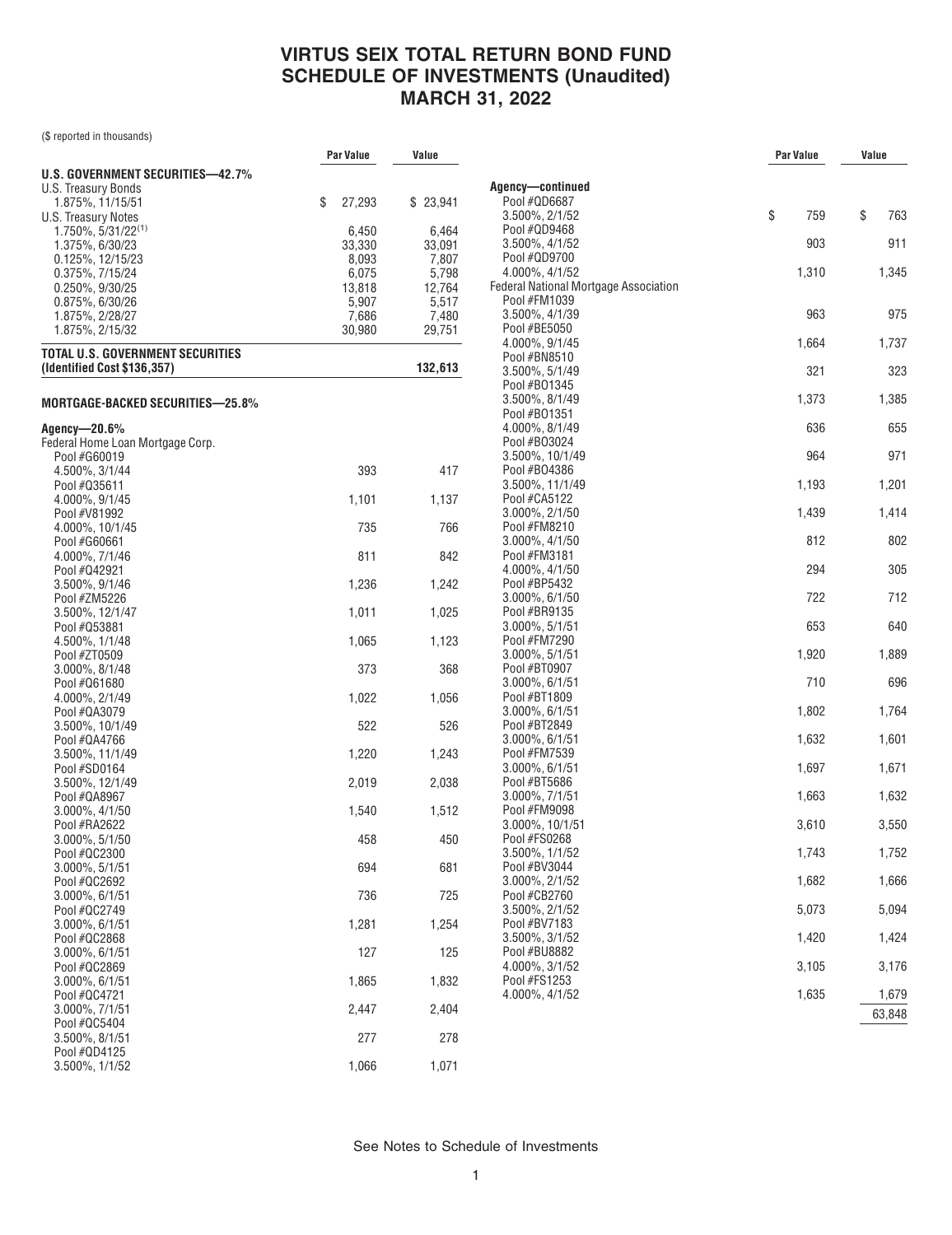(\$ reported in thousands)

|                                                                                | <b>Par Value</b> |       | Value     |  |
|--------------------------------------------------------------------------------|------------------|-------|-----------|--|
|                                                                                |                  |       |           |  |
| Non-Agency—5.2%<br><b>BB-UBS Trust</b>                                         |                  |       |           |  |
| 2012-SHOW, A 144A                                                              |                  |       |           |  |
| $3.430\%$ , 11/5/36 <sup>(2)</sup>                                             | \$               | 200   | \$<br>198 |  |
| 2012-SHOW, B 144A<br>$3.882\%$ , 11/5/36 <sup>(2)</sup>                        |                  | 1,465 | 1,442     |  |
| BWAY Mortgage Trust 2013-1515, A2 144A                                         |                  |       |           |  |
| 3.454%, 3/10/33(2)<br>Century Plaza Towers 2019-CPT, B 144A                    |                  | 1,830 | 1,816     |  |
| 2.997%, 11/13/39 <sup>(2)(3)</sup>                                             |                  | 1,495 | 1,388     |  |
| CF Hippolyta LLC                                                               |                  |       |           |  |
| 2020-1, A1 144A<br>$1.690\%$ , $7/15/60^{(2)}$                                 |                  | 948   | 896       |  |
| 2020-1, B1 144A                                                                |                  |       |           |  |
| 2.280%, 7/15/60(2)                                                             |                  | 760   | 716       |  |
| Goldman Sachs Mortgage Securities Corp. II<br>2005-ROCK, A 144A                |                  |       |           |  |
| $5.366\%$ , $5/3/32^{(2)}$                                                     |                  | 1,586 | 1,657     |  |
| 2012-BWTR, A 144A                                                              |                  |       |           |  |
| 2.954%, 11/5/34(2)<br>Goldman Sachs Mortgage Securities Corp. Trust            |                  | 575   | 574       |  |
| 2018-HULA, A (1 month LIBOR + 0.920%, Cap N/A,                                 |                  |       |           |  |
| Floor 0.920%) 144A                                                             |                  |       |           |  |
| 1.317%, 7/15/25 <sup>(2)(3)</sup><br>MAD Mortgage Trust 2017-330M, A 144A      |                  | 494   | 488       |  |
| 2.976%, 8/15/34 <sup>(2)(3)</sup>                                              |                  | 635   | 621       |  |
| Morgan Stanley Capital I Trust 2014-150E, A 144A<br>$3.912\%$ , $9/9/32^{(2)}$ |                  |       |           |  |
| One Bryant Park Trust 2019-OBP, A 144A                                         |                  | 1,175 | 1,166     |  |
| $2.516\%$ , 9/15/54 <sup>(2)</sup>                                             |                  | 1,885 | 1,743     |  |
| SLG Office Trust 2021-OVA, A 144A<br>$2.585\%, 7/15/41^{(2)}$                  |                  | 1,600 | 1,488     |  |
| Wells Fargo Commercial Mortgage Trust                                          |                  |       |           |  |
| 2013-BTC, A 144A                                                               |                  |       |           |  |
| $3.544\%$ , $4/16/35^{(2)}$<br>2021-SAVE, A (1 month LIBOR + 1.150%, Cap N/A,  |                  | 1,320 | 1,321     |  |
| Floor 1.150%) 144A                                                             |                  |       |           |  |
| 1.547%, 2/15/40 <sup>(2)(3)</sup>                                              |                  | 768   | 761       |  |
|                                                                                |                  |       | 16,275    |  |
| TOTAL MORTGAGE-BACKED SECURITIES                                               |                  |       |           |  |
| (Identified Cost \$82,866)                                                     |                  |       | 80,123    |  |
| ASSET-BACKED SECURITIES—5.7%                                                   |                  |       |           |  |
|                                                                                |                  |       |           |  |
| Credit Card-1.9%<br>Capital One Multi-Asset Execution Trust 2005-B3, B3 (3)    |                  |       |           |  |
| month LIBOR + 0.550%, Cap N/A, Floor 0.550%)                                   |                  |       |           |  |
| $0.789\%$ , 5/15/28 <sup>(3)</sup>                                             |                  | 3,024 | 2,997     |  |
| Citibank Credit Card Issuance Trust 2017-A6, A6 (1<br>month LIBOR + 0.770%)    |                  |       |           |  |
| $1.157\%$ , $5/14/29^{(3)}$                                                    |                  | 2,710 | 2,699     |  |
|                                                                                |                  |       | 5,696     |  |
|                                                                                |                  |       |           |  |
| Other- $-3.8\%$                                                                |                  |       |           |  |
| Arby's Funding LLC 2020-1A, A2 144A<br>3.237%, 7/30/50(2)                      |                  | 561   | 535       |  |
| DB Master Finance LLC 2021-1A, A23 144A                                        |                  |       |           |  |
| 2.791%, 11/20/51(2)<br>Five Guys Funding LLC 2017-1A, A2 144A                  |                  | 1,781 | 1,595     |  |
| 4.600%, 7/25/47 <sup>(2)</sup>                                                 |                  | 983   | 971       |  |

|                                                                                     | <b>Par Value</b> | Value        |  |
|-------------------------------------------------------------------------------------|------------------|--------------|--|
| Other—continued                                                                     |                  |              |  |
| Jersey Mike's Funding 2019-1A, A2 144A                                              |                  |              |  |
| $4.433\%, 2/15/50^{(2)}$<br>New Economy Assets Phase 1 Sponsor LLC 2021-1, A1       | \$<br>1,970      | \$<br>1,943  |  |
| 144A                                                                                |                  |              |  |
| 1.910%, 10/20/61 <sup>(2)</sup><br>Stack Infrastructure Issuer LLC 2021-1A, A2 144A | 1,100            | 1,026        |  |
| 1.877%, 3/26/46 <sup>(2)</sup>                                                      | 1,220            | 1,120        |  |
| <b>Taco Bell Funding LLC</b><br>2016-1A, A23 144A                                   |                  |              |  |
| $4.970\%$ , 5/25/46 <sup>(2)</sup>                                                  | 819              | 833          |  |
| 2021-1A, A23 144A<br>2.542%, 8/25/51(2)                                             | 1,396            | 1,210        |  |
| Vantage Data Centers LLC 2020-2A, A2 144A                                           |                  |              |  |
| $1.992\%$ , $9/15/45^{(2)}$<br>Wendy's Funding LLC 2018-1A, A2II 144A               | 1,425            | 1,304        |  |
| $3.884\%$ , $3/15/48^{(2)}$                                                         | 1,297            | 1,283        |  |
|                                                                                     |                  | 11,820       |  |
| TOTAL ASSET-BACKED SECURITIES                                                       |                  |              |  |
| (Identified Cost \$18,308)                                                          |                  | 17,516       |  |
| CORPORATE BONDS AND NOTES-24.5%                                                     |                  |              |  |
| Communication Services-1.9%                                                         |                  |              |  |
| AT&T, Inc.                                                                          |                  |              |  |
| 2.250%, 2/1/32                                                                      | 769              | 682          |  |
| 3.300%, 2/1/52<br>3.500%, 9/15/53                                                   | 820<br>1,589     | 703<br>1,394 |  |
| Magallanes, Inc. 144A                                                               |                  |              |  |
| $5.141\%, 3/15/52^{(2)}$                                                            | 1,632            | 1,669        |  |
| Paramount Global                                                                    |                  |              |  |
| 4.200%, 5/19/32<br>4.950%, 5/19/50                                                  | 610<br>793       | 611<br>829   |  |
|                                                                                     |                  | 5,888        |  |
|                                                                                     |                  |              |  |
| <b>Consumer Discretionary-3.5%</b>                                                  |                  |              |  |
| AutoNation, Inc.<br>3.850%, 3/1/32                                                  | 1,668            | 1,615        |  |
| Carnival Corp. 144A                                                                 |                  |              |  |
| $9.875\%$ , $8/1/27^{(2)}$<br>Ford Motor Co.                                        | 3,306            | 3,654        |  |
| 3.250%, 2/12/32<br>Hyatt Hotels Corp.                                               | 1,769            | 1,580        |  |
| 1.800%, 10/1/24                                                                     | 743              | 715          |  |
| Kohl's Corp.<br>3.375%, 5/1/31 <sup>(4)</sup>                                       | 820              | 791          |  |
| Lear Corp.                                                                          |                  |              |  |
| 3.550%, 1/15/52<br>Marriott International, Inc. Series GG                           | 796              | 657          |  |
| 3.500%, 10/15/32                                                                    | 945              | 899          |  |
| Tapestry, Inc.<br>3.050%, 3/15/32                                                   | 912              | 829          |  |
|                                                                                     |                  | 10,740       |  |
|                                                                                     |                  |              |  |
| Energy— $3.5\%$                                                                     |                  |              |  |
| <b>Boardwalk Pipelines LP</b><br>4.450%, 7/15/27                                    | 368              | 375          |  |
| Continental Resources, Inc. 144A                                                    |                  |              |  |
| $2.875\%, 4/1/32^{(2)}$                                                             | 1,146            | 1,022        |  |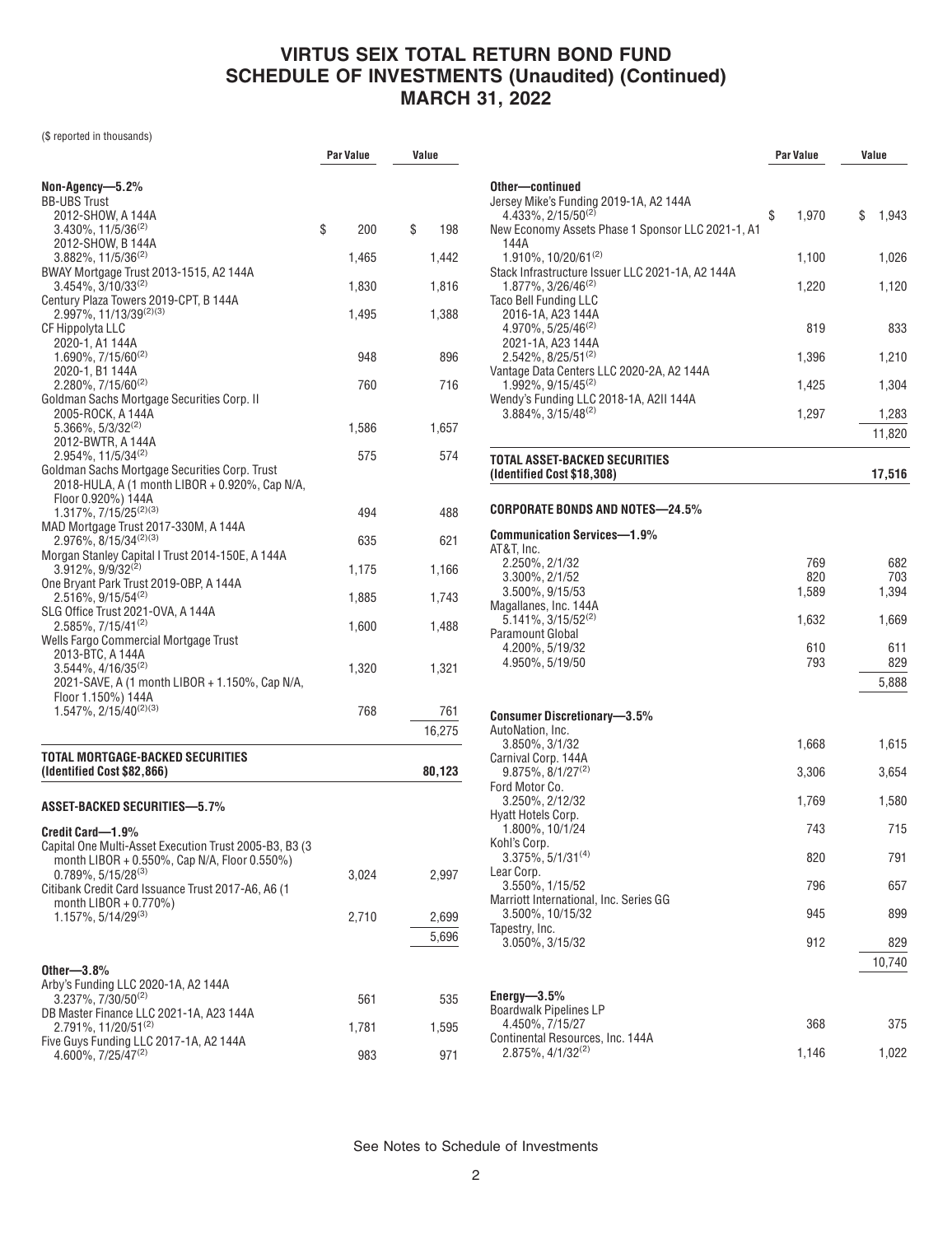(\$ reported in thousands)

|                                                                  | <b>Par Value</b> | Value     |                                                | <b>Par Value</b> | Value       |
|------------------------------------------------------------------|------------------|-----------|------------------------------------------------|------------------|-------------|
|                                                                  |                  |           |                                                |                  |             |
| Energy-continued                                                 |                  |           | Financials-continued                           |                  |             |
| <b>Enterprise Products Operating LLC</b><br>4.200%, 1/31/50      | \$<br>771        | \$<br>765 | Wells Fargo & Co.<br>3.526%, 3/24/28           | \$<br>1,594      | \$<br>1,591 |
| HollyFrontier Corp.                                              |                  |           | 3.350%, 3/2/33                                 | 684              | 665         |
| 4.500%, 10/1/30                                                  | 1,223            | 1,192     |                                                |                  |             |
| Petroleos Mexicanos                                              |                  |           |                                                |                  | 27,036      |
| 6.700%, 2/16/32                                                  | 2,718            | 2,582     |                                                |                  |             |
| Pioneer Natural Resources Co.                                    |                  |           | Health Care-1.2%                               |                  |             |
| 1.900%, 8/15/30                                                  | 2,072            | 1,837     | AbbVie, Inc.                                   |                  |             |
| Plains All American Pipeline LP                                  |                  |           | 4.250%, 11/21/49                               | 1,404            | 1,457       |
| $3.800\%$ , $9/15/30$                                            | 1,571            | 1,541     | Anthem, Inc.                                   |                  |             |
| Targa Resources Corp.                                            |                  |           | 1.500%, 3/15/26<br>Bristol-Myers Squibb Co.    | 1,496            | 1,410       |
| 4.200%, 2/1/33                                                   | 719              | 726       | 4.250%, 10/26/49                               | 364              | 397         |
| Williams Cos., Inc. (The)                                        | 919              | 804       | CommonSpirit Health                            |                  |             |
| 3.500%, 10/15/51                                                 |                  |           | 4.187%, 10/1/49                                | 557              | 554         |
|                                                                  |                  | 10,844    |                                                |                  |             |
|                                                                  |                  |           |                                                |                  | 3,818       |
| Financials-8.7%                                                  |                  |           |                                                |                  |             |
| AerCap Ireland Capital DAC                                       |                  |           | Industrials-2.7%                               |                  |             |
| 3.300%, 1/30/32                                                  | 683              | 616       | Boeing Co. (The)<br>$3.625\%$ , $2/1/31$       | 2,015            | 1,961       |
| 3.850%, 10/29/41                                                 | 675              | 592       | 5.805%, 5/1/50                                 | 2,296            | 2,651       |
| ANZ New Zealand Int'l Ltd. 144A                                  |                  |           | Canadian Pacific Railway Co.                   |                  |             |
| $2.166\%$ , $2/18/25^{(2)}$                                      | 550              | 536       | 3.100%, 12/2/51                                | 1,065            | 942         |
| Avolon Holdings Funding Ltd. 144A<br>$2.125\%, 2/21/26^{(2)}$    | 1,521            | 1,389     | Honeywell International, Inc.                  |                  |             |
| Bank of America Corp.                                            |                  |           | 1.100%, 3/1/27                                 | 1,096            | 1,008       |
| 2.087%, 6/14/29                                                  | 812              | 742       | Triton Container International Ltd.            |                  |             |
| 2.572%, 10/20/32                                                 | 1,074            | 976       | 3.250%, 3/15/32                                | 1,972            | 1,817       |
| Daimler Trucks Finance North America LLC 144A                    |                  |           |                                                |                  | 8,379       |
| 2.500%, 12/14/31(2)                                              | 876              | 767       |                                                |                  |             |
| Ford Motor Credit Co. LLC                                        |                  |           |                                                |                  |             |
| 2.900%, 2/16/28                                                  | 1,255            | 1,134     | Information Technology-0.5%                    |                  |             |
| 4.000%, 11/13/30                                                 | 1,920            | 1,808     | Micron Technology, Inc.<br>3.477%, 11/1/51     | 929              | 808         |
| General Motors Financial Co., Inc.                               |                  |           | Western Digital Corp.                          |                  |             |
| 2.750%, 6/20/25                                                  | 1,627            | 1,580     | 2.850%, 2/1/29                                 | 940              | 859         |
| 3.600%, 6/21/30                                                  | 1,557            | 1,489     |                                                |                  |             |
| Goldman Sachs Group, Inc. (The)                                  |                  |           |                                                |                  | 1,667       |
| 1.542%, 9/10/27                                                  | 1,739            | 1,589     |                                                |                  |             |
| Hartford Financial Services Group, Inc. (The)<br>2.800%, 8/19/29 | 869              | 826       | Materials-1.4%                                 |                  |             |
| JPMorgan Chase & Co.                                             |                  |           | Freeport-McMoRan, Inc.                         |                  |             |
| 3.207%, 4/1/23                                                   | 1,100            | 1,100     | 5.450%, 3/15/43                                | 1,332            | 1,491       |
| $0.824\%$ , $6/1/25$                                             | 945              | 901       | LYB International Finance III LLC              |                  |             |
| Morgan Stanley                                                   |                  |           | 3.625%, 4/1/51<br>Newmont Corp.                | 631              | 571         |
| 0.791%, 1/22/25                                                  | 644              | 618       | 2.250%, 10/1/30                                | 1,003            | 917         |
| 1.593%, 5/4/27                                                   | 1,689            | 1,569     | 6.250%, 10/1/39                                | 1,005            | 1,270       |
| Newcrest Finance Pty Ltd. 144A                                   |                  |           |                                                |                  |             |
| 4.200%, $5/13/50^{(2)}$                                          | 799              | 777       |                                                |                  | 4,249       |
| Old Republic International Corp.                                 |                  |           |                                                |                  |             |
| 3.850%, 6/11/51                                                  | 946              | 878       | Real Estate-0.2%                               |                  |             |
| OneMain Finance Corp.                                            |                  |           | <b>Tanger Properties LP</b>                    |                  |             |
| 4.000%, 9/15/30                                                  | 2,116            | 1,867     | 2.750%, 9/1/31                                 | 860              | 746         |
| U.S. Bancorp<br>$3.700\%$ <sup>(5)</sup>                         |                  |           |                                                |                  |             |
|                                                                  | 528              | 478       | Utilities-0.9%                                 |                  |             |
| UBS Group AG 144A<br>$4.875\%$ <sup>(2)(5)</sup>                 | 1,122            | 1,082     | <b>Boardwalk Pipelines LP</b>                  |                  |             |
| United Airlines Pass-Through-Trust                               |                  |           | 3.400%, 2/15/31                                | 474              | 449         |
| 2020-1, A                                                        |                  |           | Consolidated Edison Co. of New York, Inc.      |                  |             |
| 5.875%, 10/15/27                                                 | 938              | 971       | 3.950%, 4/1/50<br>Pacific Gas and Electric Co. | 786              | 808         |
| $2020 - 1$ , B                                                   |                  |           | 2.500%, 2/1/31                                 | 736              | 635         |
| 4.875%, 1/15/26                                                  | 501              | 495       |                                                |                  |             |
|                                                                  |                  |           |                                                |                  |             |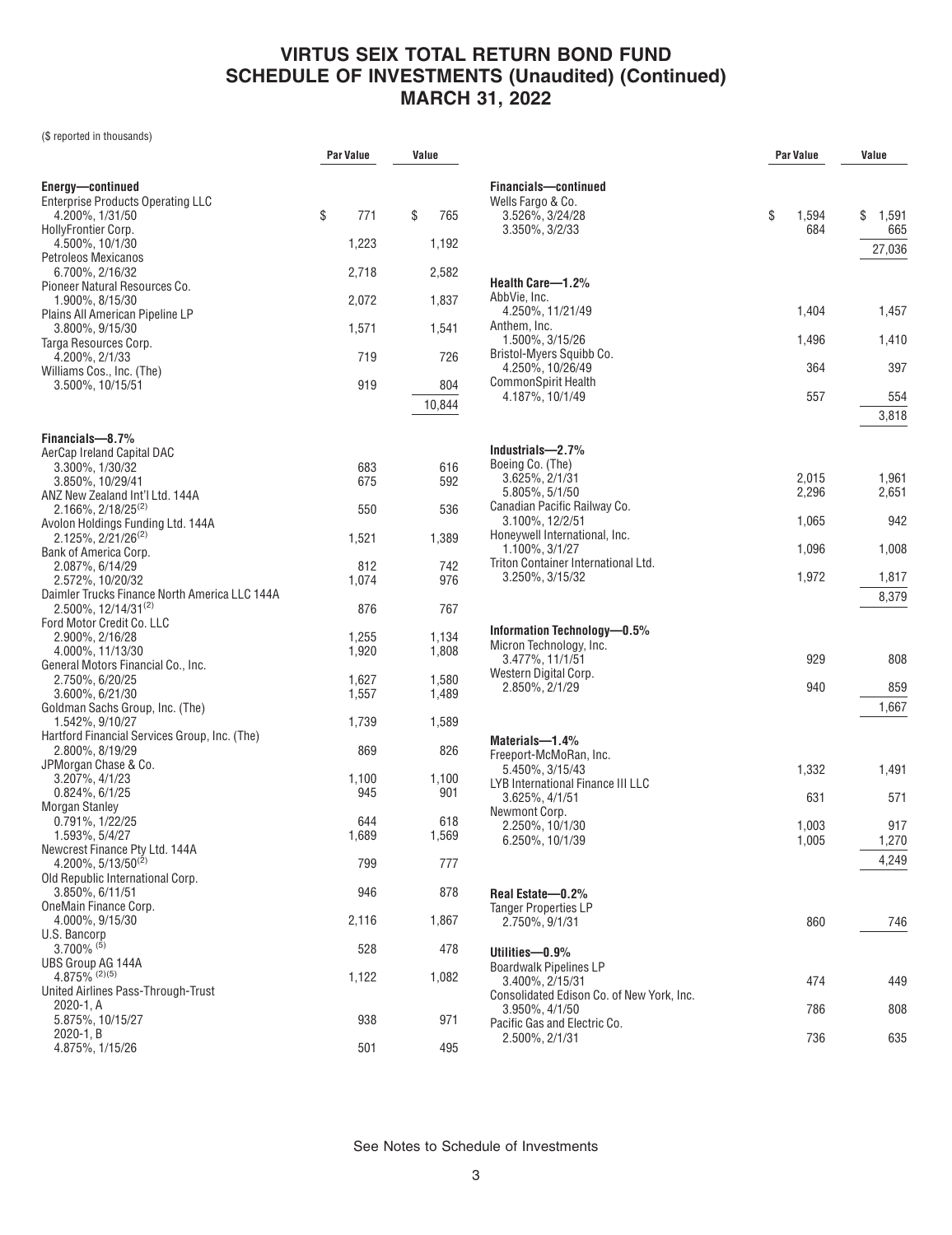(\$ reported in thousands)

|                                                                                                                                                                  | Par Value |               | Value |                      |  |
|------------------------------------------------------------------------------------------------------------------------------------------------------------------|-----------|---------------|-------|----------------------|--|
| Utilities-continued<br>Southern Co. (The) Series A<br>3.700%, 4/30/30                                                                                            | \$        | 750           | \$    | 752<br>2,644         |  |
| TOTAL CORPORATE BONDS AND NOTES                                                                                                                                  |           |               |       |                      |  |
| (Identified Cost \$79,950)                                                                                                                                       |           |               |       | 76,011               |  |
| TOTAL LONG-TERM INVESTMENTS-98.7%<br>(Identified Cost \$317,481)                                                                                                 |           |               |       | 306,263              |  |
|                                                                                                                                                                  |           | <b>Shares</b> |       |                      |  |
| SHORT-TERM INVESTMENT-1.7%                                                                                                                                       |           |               |       |                      |  |
| <b>Money Market Mutual Fund-1.7%</b><br>Dreyfus Government Cash Management Fund -<br>Institutional Shares (seven-day effective yield<br>$0.194\%$ <sup>(6)</sup> |           | 5,375,206     |       | 5,375                |  |
| <b>TOTAL SHORT-TERM INVESTMENT</b>                                                                                                                               |           |               |       |                      |  |
| (Identified Cost \$5,375)                                                                                                                                        |           |               |       | 5,375                |  |
| SECURITIES LENDING COLLATERAL-0.3%<br>Dreyfus Government Cash Management Fund -<br>Institutional Shares (seven-day effective yield<br>$(0.194\%)^{(6)(7)}$       |           | 819,672       |       | 820                  |  |
| TOTAL SECURITIES LENDING COLLATERAL                                                                                                                              |           |               |       |                      |  |
| (Identified Cost \$820)                                                                                                                                          |           |               |       | 820                  |  |
| TOTAL INVESTMENTS-100.7%                                                                                                                                         |           |               |       |                      |  |
| (Identified Cost \$323,676)<br>Other assets and liabilities, net-(0.7)%                                                                                          |           |               |       | \$312,458<br>(2,063) |  |
| <b>NET ASSETS-100.0%</b>                                                                                                                                         |           |               |       | \$310,395            |  |

#### **Abbreviations:**

LLC Limited Liability Company<br>LP Limited Partnership

Limited Partnership

### **Footnote Legend:**

- $(1)$  All or a portion of the security is segregated as collateral for open swap contracts.
- (2) Security exempt from registration under Rule 144A of the Securities Act of 1933. These securities may be resold in transactions exempt from registration, normally to qualified institutional buyers. At March 31, 2022, these securities amounted to a
- value of \$38,991 or 12.6% of net assets. (3) Variable rate security. Rate disclosed is as of March 31, 2022. Information in parenthesis represents benchmark and reference rate for each security. Certain variable rate securities are not based on a published reference rate and spread but are determined by the issuer or agent and are based on current market conditions, or, for mortgage-backed securities, are impacted by the individual mortgages which are paying off over time. These securities do not indicate a reference rate
- and spread in their descriptions. (4) All or a portion of security is on loan.
- (5) No contractual maturity date.
- (6) Shares of this fund are publicly offered, and its prospectus and annual report are publicly available.
- (7) Represents security purchased with cash collateral received for securities on loan.

### **Counterparties:**

#### **Centrally cleared credit default swaps - buy protection(1) outstanding as of March 31, 2022 were as follows:**

| <b>Reference Entity</b> | Payment<br>Freauencv | <b>Counterparty</b> | Fixed<br>Rate | Expiration<br><b>Date</b> | Notional<br>Amount <sup>(2)</sup> | Value | <b>Premiums</b><br>Paid<br>(Received) | Unrealized<br>Appreciation | <b>Unrealized</b><br>(Depreciation) |
|-------------------------|----------------------|---------------------|---------------|---------------------------|-----------------------------------|-------|---------------------------------------|----------------------------|-------------------------------------|
| CDX.NA.HY.37(3)         | Quarterly            | <b>ICE</b>          | 5.000%        | 12/20/26                  | \$(27,850)                        | ,725  | \$(2.417)                             | \$692                      |                                     |
| <b>Total</b>            |                      |                     |               |                           |                                   | ,725  | \$(2.417)                             | \$692                      |                                     |

#### **Footnote Legend:**

- $<sup>(1)</sup>$  If the Fund is a buyer of protection and a credit event occurs, as defined under the terms of that particular swap agreement, the Fund will either: (i) receive from the seller of</sup> protection an amount equal to the notional amount of the swap and deliver the referenced obligation or underlying investments comprising the referenced index; or (ii) receive a net settlement amount in the form of cash or investments equal to the notional amount of the swap less the recovery value of the referenced obligation or underlying investments comprising the referenced index.
- $<sup>(2)</sup>$  The maximum potential amount the Fund could be required to pay as a seller of credit protection or receive as a buyer of credit protection if a credit event occurs as defined</sup> under the terms of that particular swap agreement.
- <sup>(3)</sup> Markit's CDX.NA.HY Index, is composed of 100 of the most liquid North American entities with high yield credit ratings that trade in the credit default swap market.

CDX.NA.HY Credit Default Swap North American High Yield LIBOR London Interbank Offered Rate<br>LLC Limited Liability Company

ICE Intercontinental Exchange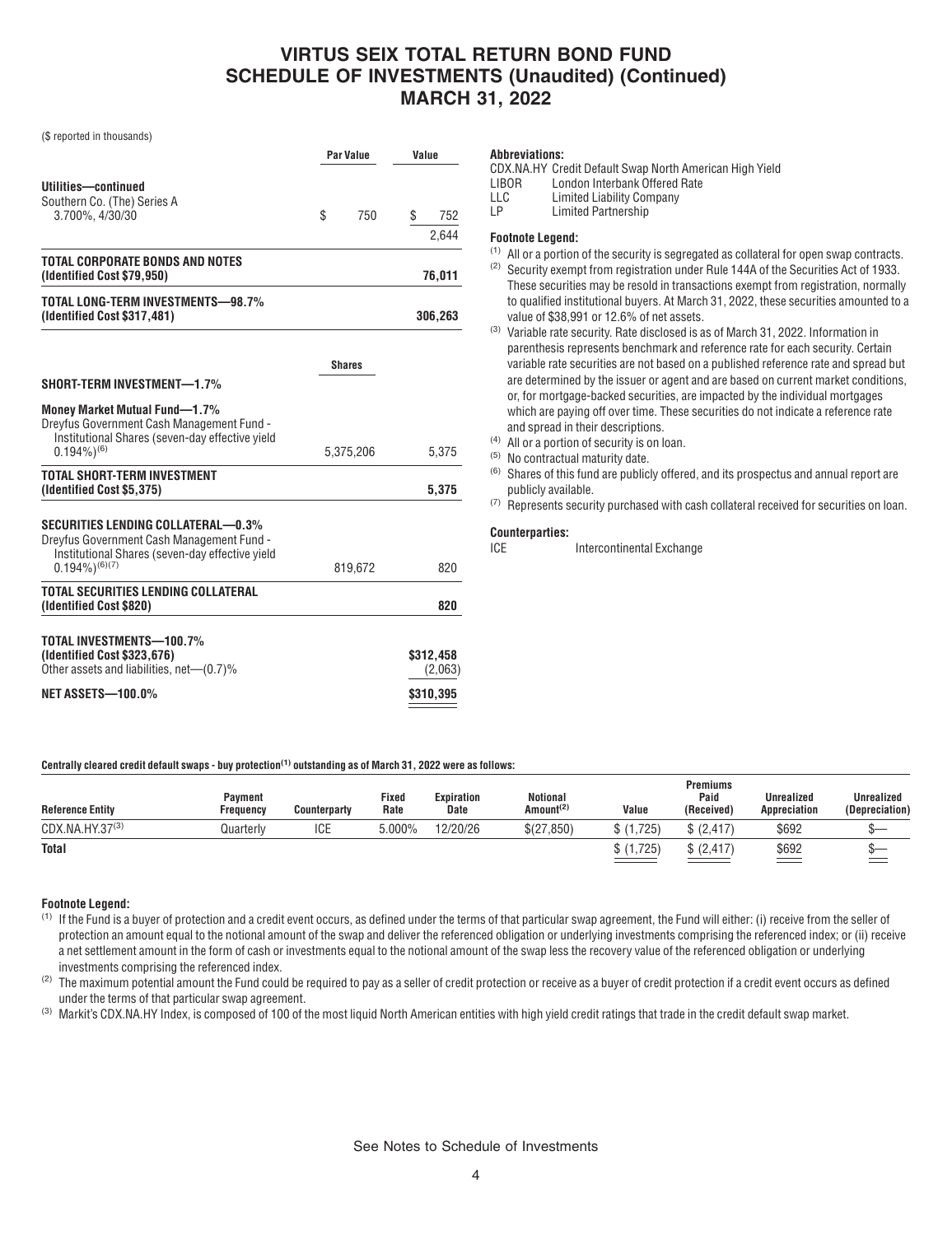### (\$ reported in thousands)

The following table summarizes the market value of the Fund's investments as of March 31, 2022, based on the inputs used to value them (See Security Valuation Note 1 in the Notes to Schedule of Investments):

|                                                     | Total<br>Value at<br>March 31, 2022 | Level 1<br><b>Quoted Prices</b> | Level 2<br>Significant<br>Observable<br>Inputs |
|-----------------------------------------------------|-------------------------------------|---------------------------------|------------------------------------------------|
| Assets:                                             |                                     |                                 |                                                |
| Debt Securities:                                    |                                     |                                 |                                                |
| <b>Asset-Backed Securities</b>                      | \$17,516                            | \$                              | \$17,516                                       |
| <b>Corporate Bonds and Notes</b>                    | 76.011                              |                                 | 76.011                                         |
| Mortgage-Backed Securities                          | 80,123                              |                                 | 80,123                                         |
| U.S. Government Securities                          | 132,613                             |                                 | 132,613                                        |
| Securities Lending Collateral                       | 820                                 | 820                             |                                                |
| Money Market Mutual Fund                            | 5,375                               | 5,375                           |                                                |
| <b>Total Assets</b>                                 | 312,458                             | 6,195                           | 306,263                                        |
| Liabilities:<br><b>Other Financial Instruments:</b> |                                     |                                 |                                                |
| <b>Centrally Cleared Credit Default Swap</b>        | (1,725)                             |                                 | (1,725)                                        |
| <b>Total Liabilities</b>                            | (1,725)                             |                                 | (1,725)                                        |
| Total Investments                                   | \$310,733                           | \$6,195                         | \$304,538                                      |

There were no securities valued using significant unobservable inputs (Level 3) at March 31, 2022.

Securities held by the Fund with an end of period value of \$1,026 were transferred from Level 3 to Level 2 due to an increase in trading activities at period end.